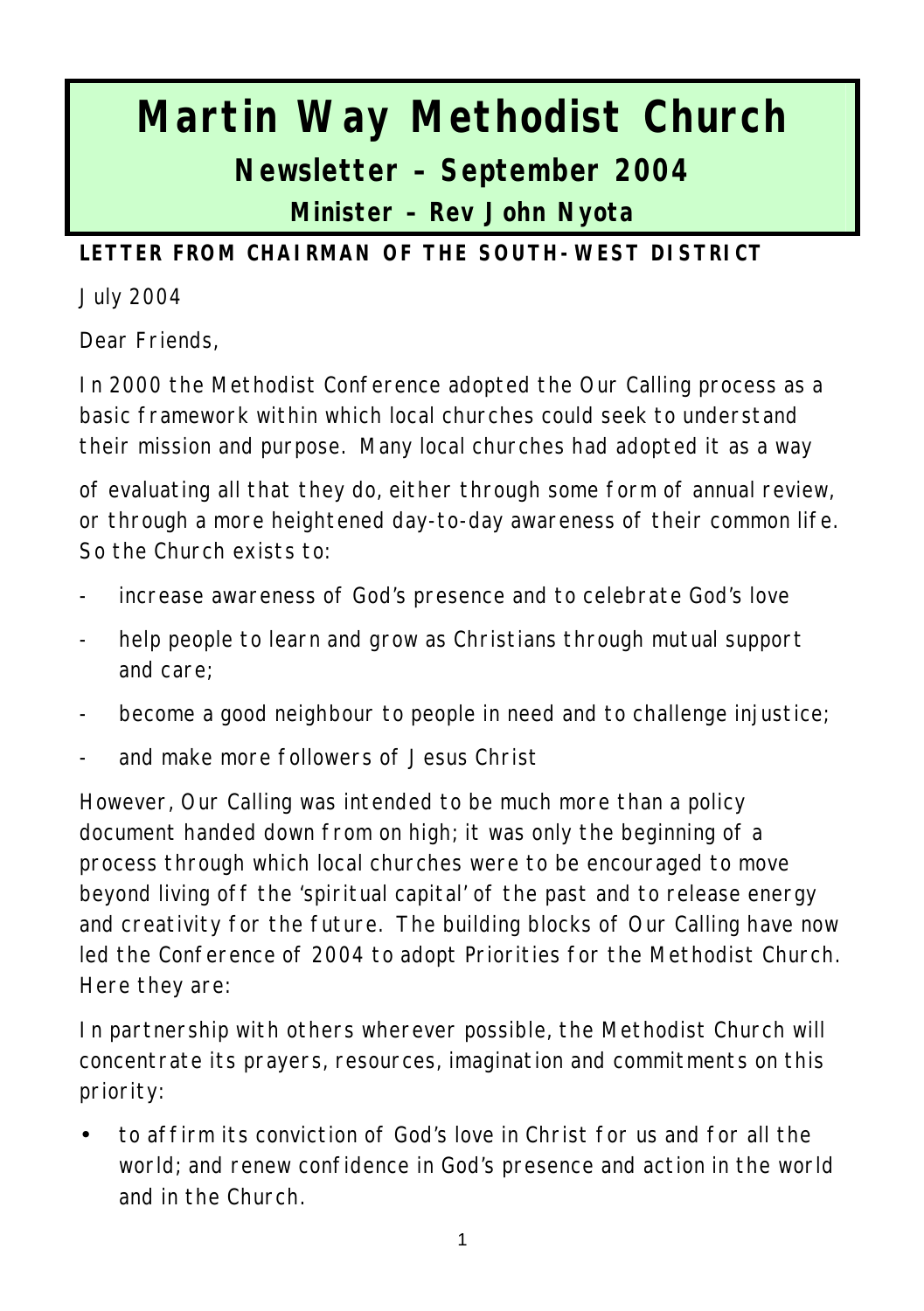As ways towards realizing this priority, the Methodist Church will give particular attention to the following:-

- underpinning everything we do with God-centred worship and prayer;
- supporting community development and action for justice, especially among the most deprived and poor – in Britain and worldwide;
- developing confidence in evangelism and in the capacity to speak of God and faith in ways that make sense to all involved;
- encouraging fresh ways of being Church; and
- nurturing a culture in the Church which is people-centred and flexible

That emphasis on partnership is significant; it comes from an awareness that the Church which looks in on itself without reference to the world beyond its walls is impoverished. Evangelisation – which is a broader term than evangelism – is about the transmission of Gospel values into all areas of life. Therefore partnerships with those national and local bodies which share some of our values about human community can be effective means for sharing the Christian message. But to share the Christian message in a secular culture such as ours involves something of a recovery of confidence in God; and it is that theme of recovery of confidence in God which runs like a golden thread through the Priorities: in worship, in our action for social justice, in evangelism which enables us to speak of God and faith in ways that make sense to all involved – now there's a test! – in the encouragement of new ways of being Church, and the pastoral dimension of being people-centred and flexible in all that we do.

How could you see your church responding to these priorities? And what would they mean to you as an individual? We shall begin to tease those questions out at our Autumn Synod on 18 September when the General Secretary of the Methodist Church, the Revd David Deeks, comes to lead a session on Priorities for the Methodist Church. But these are not questions solely for Synod buffs. In the coming months, I hope that you will be able to engage with them in circuit meetings, in church councils, in house groups, and in your personal discipleship of Jesus Christ.

The conference also adopted the Report on the Future of London Methodism. This means that we shall be working towards the establishment of a single District for Greater London in 2006, but taking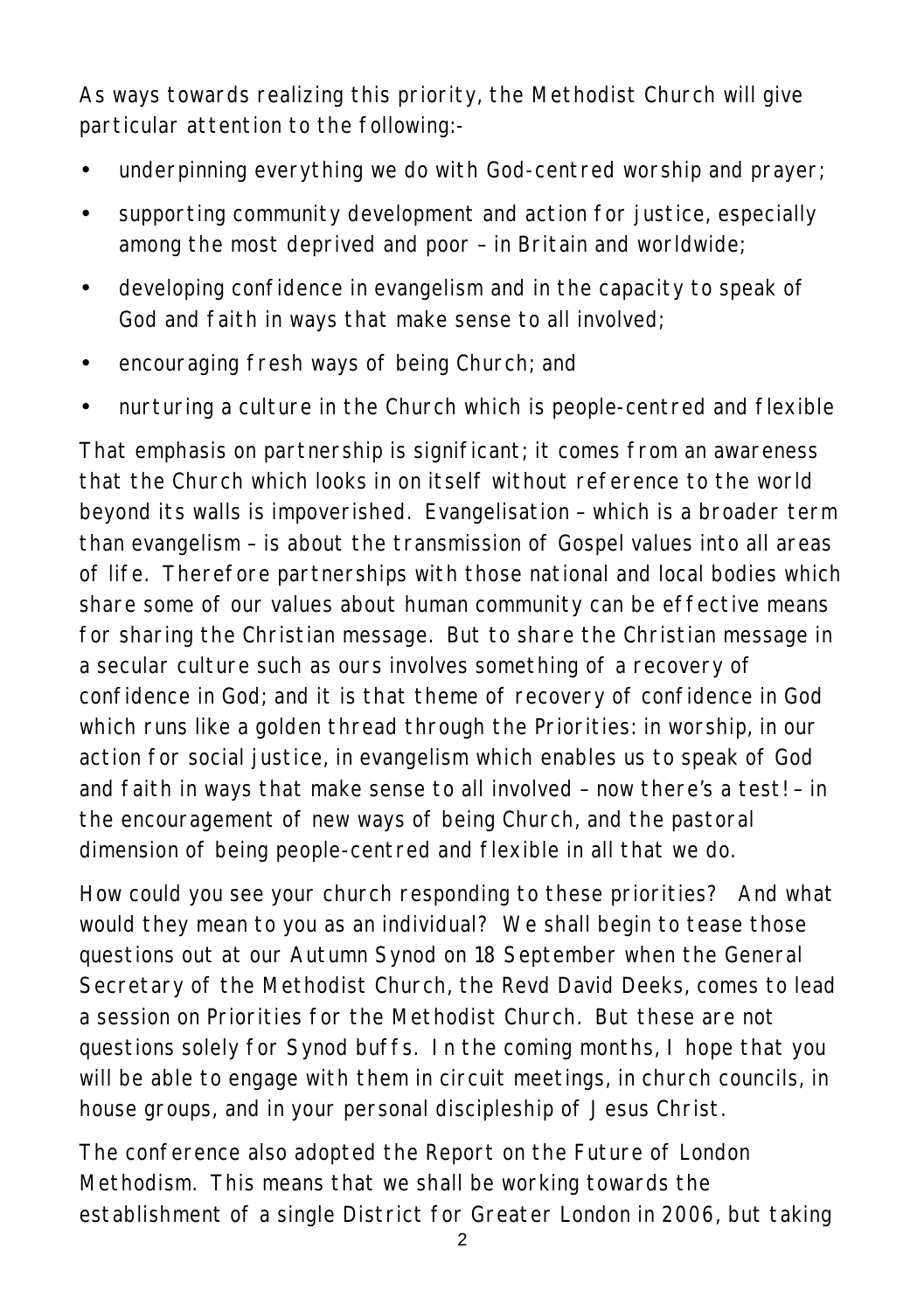more time to agree appropriate structures for the circuits outside London. In order to achieve this, Implementation Groups will be set up; they will of course include representatives from the present London South-West District. The Implementation Group for the London District will produce detailed recommendations to Conference 2005 for implementation in September 2006; the Implementation Group for the circuits outside London will consider further options for their new arrangements and bring proposals to Conference 2005, indicating any necessary transitional arrangements and a firm date for implementation – which I hope will be from September 2007. In addition the five circuits in the London South-West District which straddle the Greater London boundary will be undertaking consultations about their future shape and location.

As you can imagine there will be a huge amount of work to do between now and 2007! I am grateful to those who will be contributing to the process by serving as members of the connexional Coordinating Group, the Implementation Groups, the Nomination Committees for the new District Chairs, and in many other ways. Times of transition can and do induce anxiety. My hope and prayer is that the Holy Spirit will strengthen and guide us through these turbulent times in the life of the Church and bring us through to a place of resolution from which we can embark on fresh journeys of faith.

> *With best wishes, Yours ever, John Swarbrick*

*"I've learned that people will forget what you said, people will forget what you did, but people will never forget how you made them feel"*

*"If you dropped a penny on the way to work would you bother to bend down and pick it up? A penny a day is exactly what it would cost you if the UK decided to cancel all the debt owed to the UK by the world's most indebted countries 1p per day per person for less than a year"*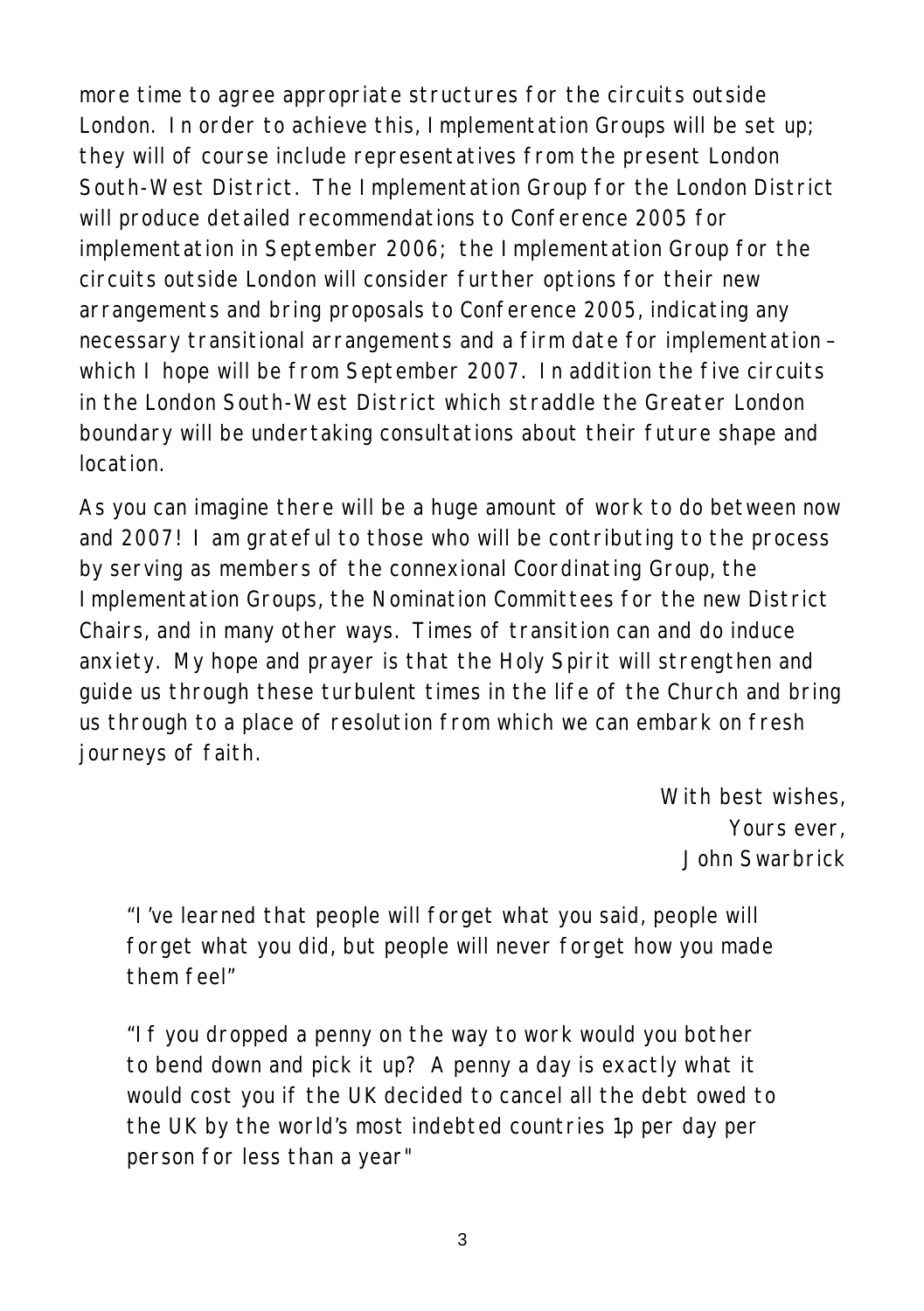## **THOUGHT FOR THE MONTH – SEPTEMBER**

I am at last beginning to catch up, having been on an introductory computer course. I now have my own computer and my own e-mail address, but to be honest I feel that the computer is in charge of me rather than the other way round. It seems to have a mind of its own and I'm scared of it which, I gather, is not an uncommon experience. Anyway, the other night I did manage to send two emails, one to a friend four doors down the road, the other to a friend in the United States. I gather that the messages took about the same time to reach both of them. How clever we are! Or are we? Whatever we discover, God has already known. Whatever new thing he reveals to us brings with it new responsibilities. Computers, like many other things we simply take for granted, can be used for good or evil purposes. What a wonderful God we have, but how great are the responsibilities that rest upon our shoulders!

*Bill Cox*

## **TALKING POINTS - 27 September-1 October at 8pm**

This is a week of evening lectures at St. Mary's Church Hall, Church Path, Merton Park – a forum on five subjects of current concern, seen from the viewpoint of Christian faith. The idea sprang from the report this year that England is the second most irreligious country in the world, second only to Russia. Our friends at St. Mary's didn't believe it and are challenging all of us to come and listen and discuss these issues that affect us all.

The speakers [ and possible angles of exploration] are:-

Living in a Multi-faith Society: the Bishop of Southwark – Are religious differences inevitably going to fuel conflict between nations?

Faith and Science: the Bishop of Kingston – is belief compatible with science, how can people of faith influence the development of science?

Faith and Education: Canon John Hall – what influence do religious bodies have on the National Curriculum?

Faith and Relationships: Sue Burridge – marriage versus partnerships, single sex relationships, religious convictions within the family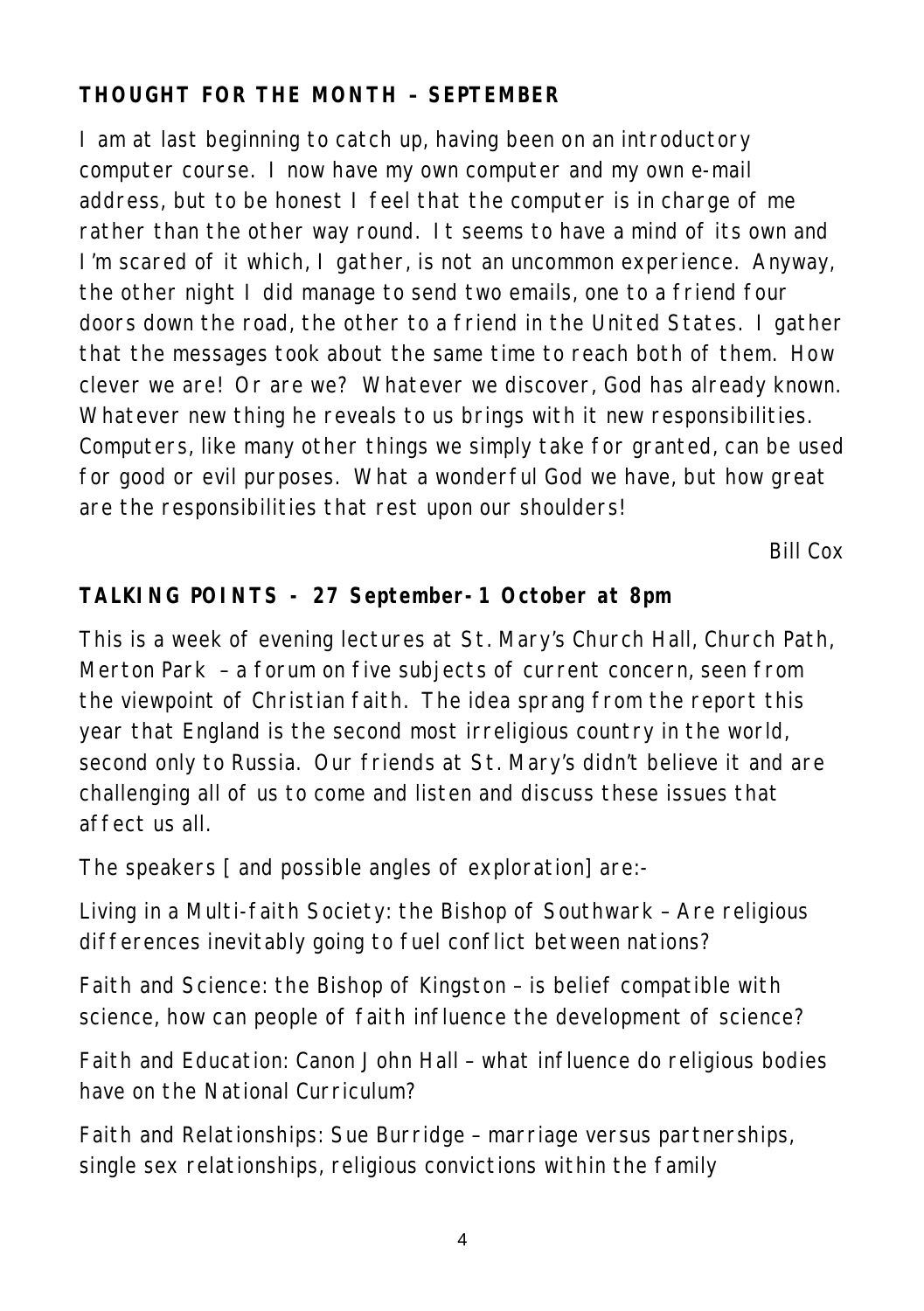Faith and Politics: Simon Hughes MP – have faith and belief any relevance to politics? What does it mean to have a Prime Minister who is a practising Christian?

Admission (to cover the cost of light refreshments) is by ticket only, price £2 per night or £8 for all five. Ring 8542-5050 or 8542-5082

#### **WATER WORKS IN KENYA**

"We have to be polygamous – it takes three wives to fetch water!"

Some villagers from the Pokot district in the far north of Kenya are sharing

a joke with CMS mission partner Cathy Burgess. She is standing with them under the spray gushing from a freshly drilled borehole that could make this joke obsolete.

The villagers of Kalas used to have to work in threes to get their water, digging deep holes in the dried-out riverbeds. One person would then scoop up the water at the bottom, pass it to another halfway up the side of the hole, who would pass it to the third to fill the jerry cans they would each carry several miles home.

Now they've worked together in a different way to provide a regular, clean water supply right in Kalas. It all began when Cathy's husband Steve, a water engineer, arrived with his colleagues from Christian Community Service (CCS). Cathy explains that the CCS development workers offer themselves as a resource to the community to help the people in their efforts to improve their own lives. They are "the face of Jesus and his people in places far from any church".

In Kalas CCS first spent time with the community to identify together the advantages of a clean and reliable water supply. With the community in agreement, the chief organised the people to play their part, which included improving the access track for the drilling team from the Catholic diocese to bring in their equipment. Now they have struck water another team from the Catholic diocese will fit a hand pump.

But there are still other 'invisible' partners in the project who have provided the funds for the work – including Australian taxpayers, German Christians, and CMS supporters who pay for Steve to be there. Steve and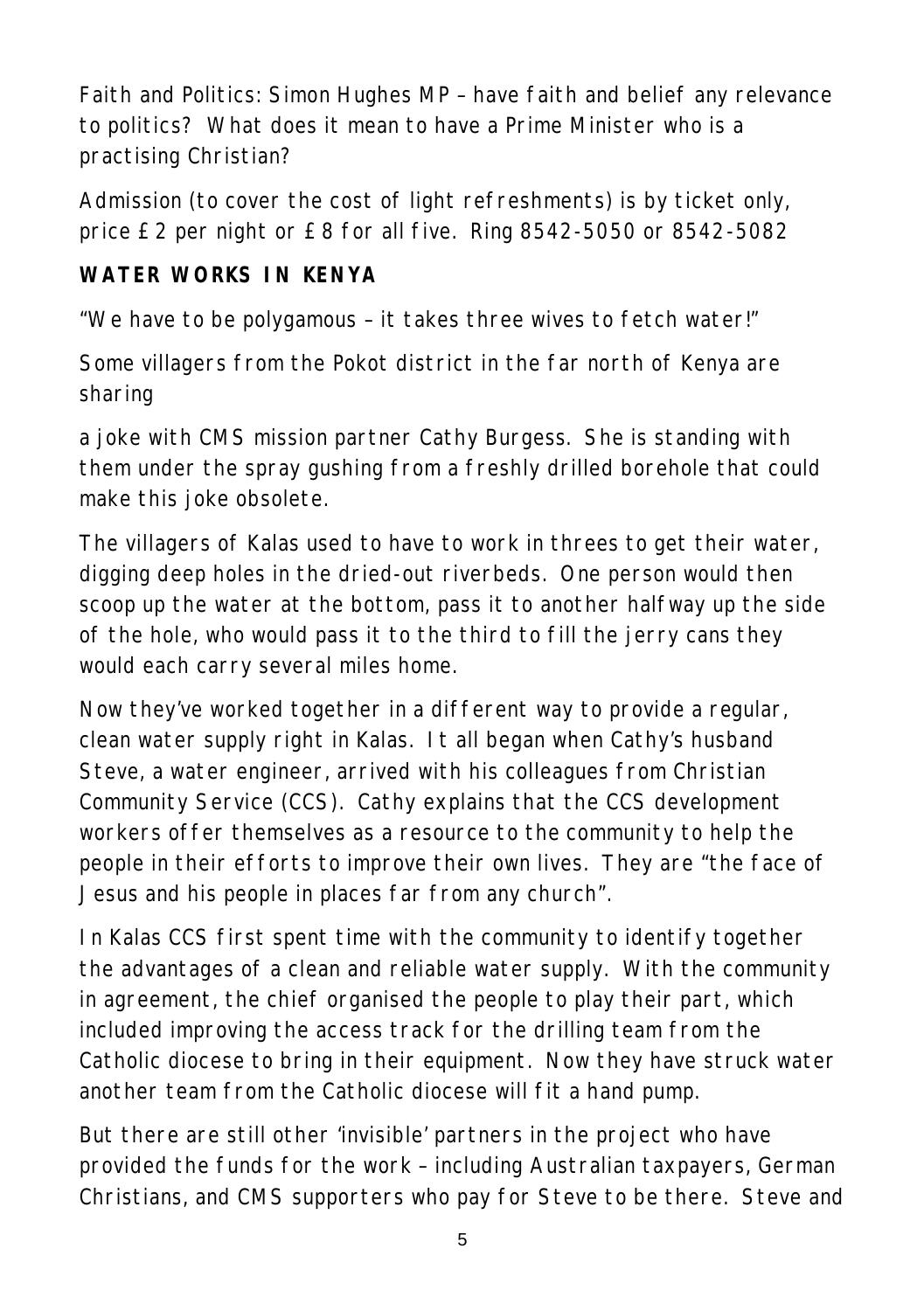CCS have done the feasibility study for the borehole, co-ordinated all the other organisations and found the cash to pay for the drilling.

"It's a great example of the co-operation that is really going on among human beings despite what we see on the news" says Cathy.

*© Church Mission Society*

#### **OUR FINANCE PLEDGES**

Oh dear! What a disappointing response. We printed 100 pledge cards and 45 were taken home – but only 13 have been returned. Yes, only 13 people have apparently made the effort to review their giving. The other 32 have not even confirmed their existing contribution, much less considered whether they can afford to give more. Are you one of these?

Of those that did return a pledge card 3 have maintained their present level of giving, and 10 have increased it. Sadly our pledged income has only gone up by £26-73 net a week whereas we need at least £50 a week.

But now the good news! There are still 55 pledge cards in the two vestibules which you are welcome to take home and complete if you mislaid the first one – and we are happy to receive your pledges at any time. The box for completed pledge cards is still in the church vestibule. Also, there is another opportunity to contribute to church finances on Saturday and Sunday September 11th and 12th when we shall be holding our Church Anniversary and Gift Day.

None of us particularly like talking about money, and even fewer of us like asking for it, but it is a fact of life that the church has running costs just like the rest of us and these need to be met from the weekly offering. The church's bills go up just as much as domestic bills. Does your giving reflect, within your means, the value you place on the church and its work in bringing others to know God's love?

*John Butland and Roy Ellis*

#### **JOHN SEPHTON**

We were saddened to hear of the sudden death of John Sephton at the end of July and send our love and sympathy to Margaret and the family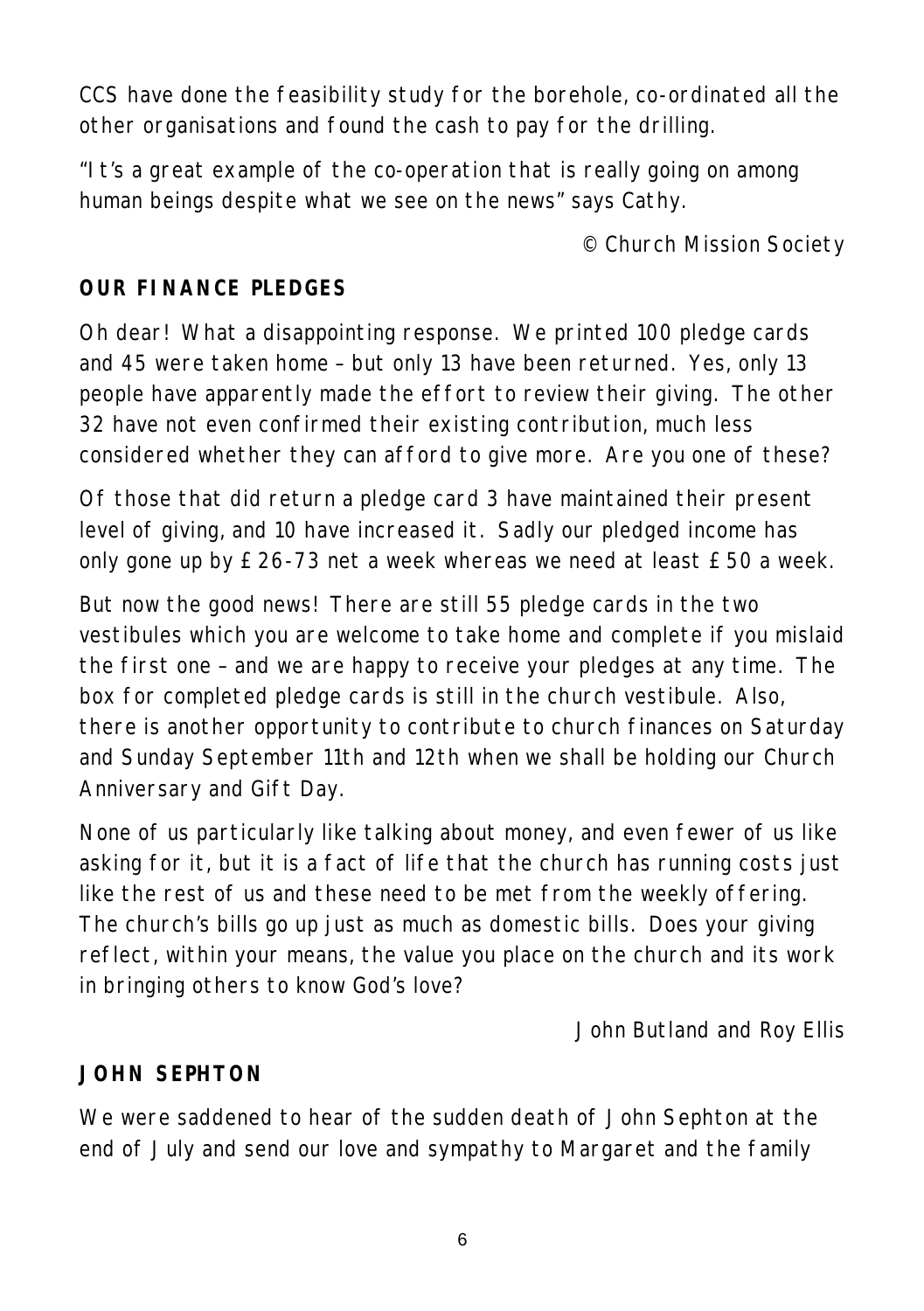## **HELP NEEDED**

The Brownie pack which meets on Thursday evenings at Martin Way is in urgent need of a leader. It may have to close at half-term if no replacement can be found. If you can help in any way please get in touch with Geraldine Ellis 8542-4758

There is a vacant post in the Mission and Service Committee team. Derek Heaton has completed his term of office as Overseas Mission Secretary (having done sterling work for us). There is plenty of scope in this job as you will be more-or-less free to "do your own thing". We think there will be someone among us who will enjoy the work.

Interested? Find out more from Rosemary Keen or Doreen Warren.

#### **BIBLELANDS**

Thank you to everyone who supported the special Anniversary Service in July. Thanks to your generosity – the collection raised £185 and we took £67.50 for the sale of Christmas cards and books. In a letter after the anniversary Nigel Edward-Few writes "I very much hope that those assembled at Martin Way Methodist Church found the talk both interesting and informative and that it enabled a wider understanding of the work that Bible Lands is doing in this troubled region, Pleas pass on my grateful thanks to the members of the Church for their generous gifts and also to Rev John Nyota for his hospitality and kind invitation to come and speak, as well as to Michael Mortley for all his technical help!"

Mary and Derek Heaton

#### **CONGRATULATIONS**

To Jack Pallister who has passed an audition for the Royal Ballet School Junior Associates. Well done!